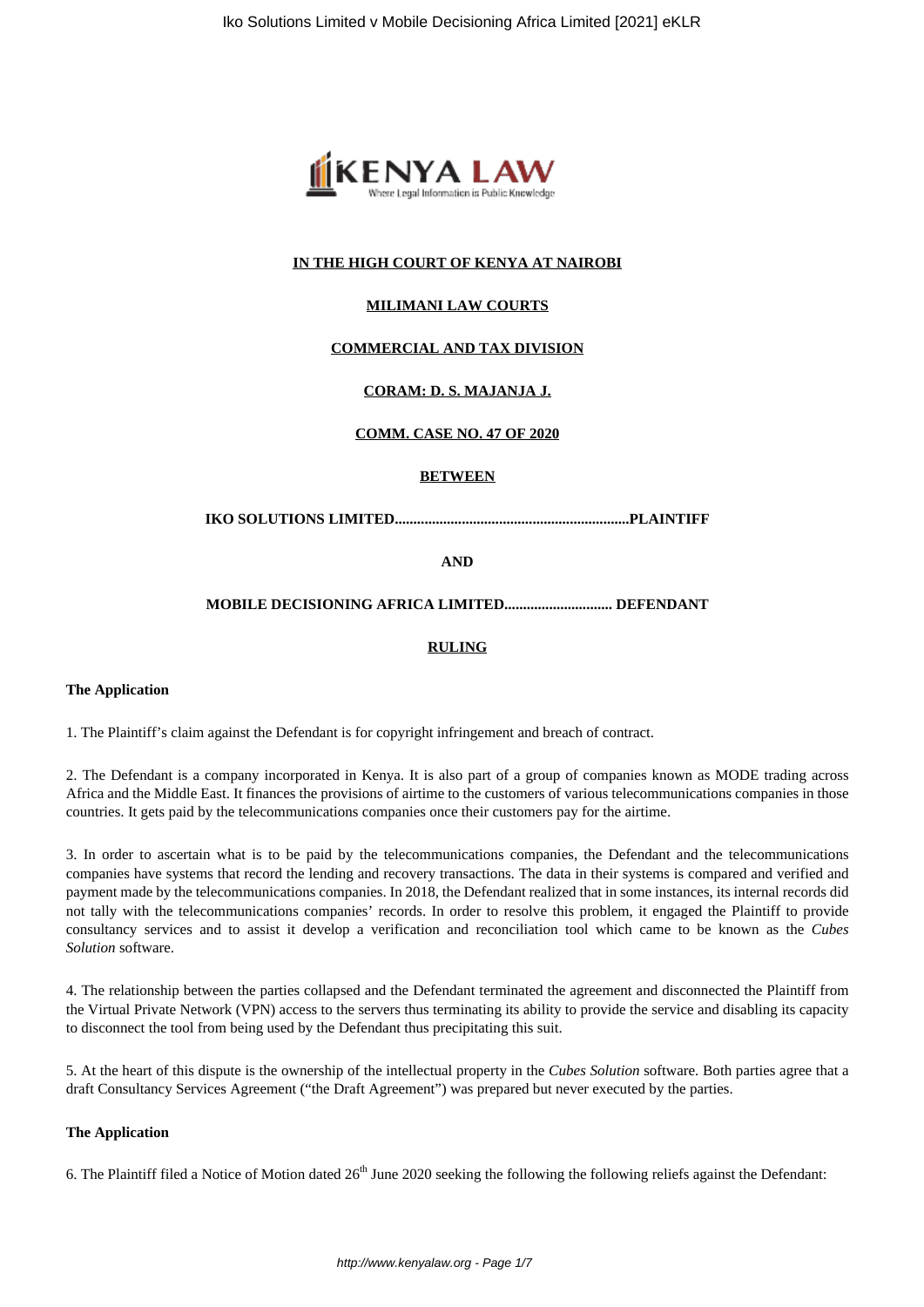#### *i. Spent*

#### *ii. Spent*

*iii. THAT pending hearing and determination of the instant suit, a temporary injunction and/or order of prohibition does issue against the Defendant, its affiliate companies, employees, officers, servants and/or agents, from utilizing, applying, running, or in any other way, benefitting from, or otherwise reverse engineer the Cubes Solutions software deployed by the Plaintiff and hosted in the Defendant's 20 servers.*

*iv. THAT pending the hearing and determination of the Application interpartes, an order be issued directing the Defendant to grant the Plaintiff virtual private network (VPN) access to all its servers, for purposes of uninstalling or disabling the Cubes Solutions software deployed by the Plaintiff.*

*v. THAT this Honourable Tribunal be pleased to issue any other order that it may deem just, expedient and in the interests of justice.*

7. The application is supported the affidavits sworn by its Managing Director and Head Technology Director, Charles Waweru Mutuga. It is opposed by the Defendant through Grounds of opposition dated  $14<sup>th</sup>$  July 2020 and the affidavit of Paul Weber, its General Manager, sworn on 29<sup>th</sup> July 2020. The parties filed written submissions which were supplemented by brief oral highlights by their advocates.

## **Plaintiff's Case**

8. The Plaintiff states that in June 2018, the Defendant contracted it to provide a redesign of its systems and provide Data Reconciliation and Reporting services, which were to be rolled out in all the Defendant's operations/markets. At the time, the Defendant had 35 live operations in various countries across Africa and Middle East where it provided mobile based digital lending services to numerous mobile network operators. The Plaintiff proceeded to gradually deploy and install the *Cubes Solution* in the Defendant's servers based in 21 markets; Chad, Oman, Ivory Coast, Uganda, Liberia, Niger, Indonesia, Kenya, South Africa, Ghana, Congo Brazzaville, Cameroon, Rwanda, Seychelles, Swaziland, South Sudan, Kuwait, Guinea Bissau, Guinea Conakry, and Iran, Dubai.

9. Beyond the initial set up and deployment of the *Cubes Solution*, the Plaintiff was also providing monthly maintenance, support services and reporting services until March 2020 when the Defendant terminated the engagement. It asserts that they had agreed that deployment and installation of the *Cubes Solution* software was on a one off Deployment and Installation fee of USD 4,640/= per market and a monthly Support and Maintenance fee of USD 1160/= per market; with the Plaintiff running the software through the Defendant's servers and maintaining its own personnel to provide the services. The Plaintiff contended that the rights to own the intellectual property thereof would lie only with the Plaintiff.

10. In January 2020, the Defendant informed the Plaintiff that it was working on an internal tool/software that would address the data reconciliation and reporting, and that would prefer to disengage the services being offered by it. The Plaintiff complained that instead of working on its own tool/software, the Defendant started harassing its officers to provide the source code for the *Cubes Solution* software with the aim of reverse engineering it to suit their own purposes. When the Plaintiff raised objection, the Defendant withheld the outstanding payments and disconnected the Plaintiff from the VPN access to the servers. The Plaintiff states that in effect, the Defendant continues to benefit from the software without paying for it and giving it an opportunity to reverse engineer the software uninterrupted.

11. The Plaintiff further states that at the date of termination, the Defendant owed license fees in the form of monthly maintenance, support and reporting amounting to USD. 56,501.00 which continues to accumulate by USD 1 160/= per month from March 2020 as it is still using the *Cubes Solution* software to access monthly reports.

12. The Plaintiff also complains that it has been denied physical and virtual access to the Defendant's premises and servers, thereby ensuring that they cannot physically disconnect/delete the software from the servers, ultimately allowing the Defendant unfettered access and usage of the *Cubes Solution* software without permission and without the necessity of paying for it.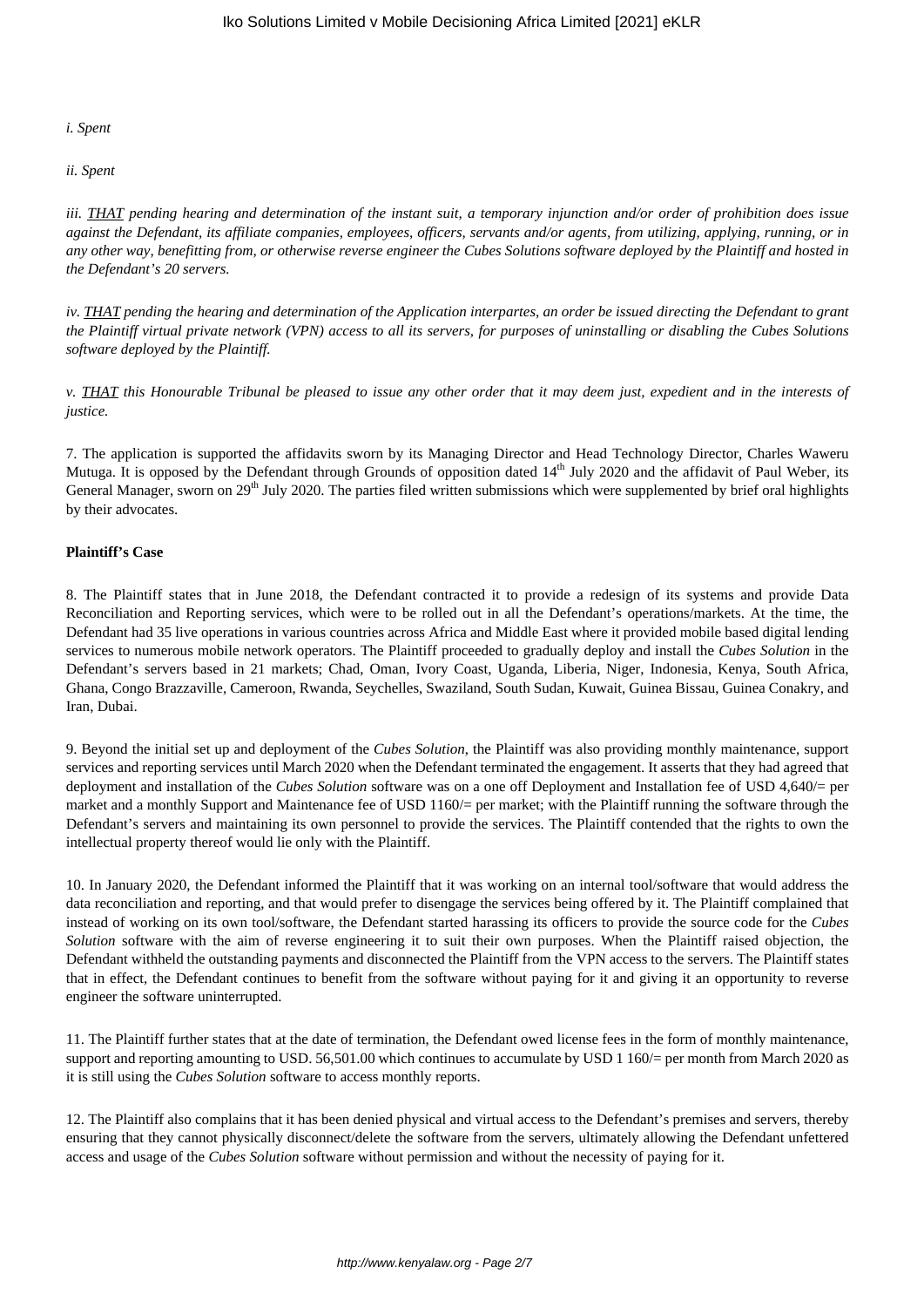13. The Plaintiff contends that the continued infringement of its software by the Defendant has led to the loss of business and income, the irreversible loss of its rights to its intellectual property and a high chance of having its software illegally copied/replicated and distributed.

#### **Defendant's Case**

14. The Defendant's case is that it engaged the Plaintiff to provide consultancy services in assisting it develop the *Cubes Solution* software. It further states the Draft Agreement reflected the parties' understanding which included Clause 12 dealing with intellectual property ownership. The Defendant relied on Clause 12.2 which states as follows;

*12.2 The Consultant acknowledges that all copyright, trademarks, patents and other Intellectual Property rights deriving from the Consultancy Services shall belong to Mode, including any documents, reports or other works prepared by the Consultant its staff and any substitutes and subcontractors. Accordingly, the Consultant shall (and shall procure that any relevant member of its staff and any substitutes and sub-contractors) execute all such documents and do all such acts at its own cost as Mode shall from time to time require in order to give effect to its rights pursuant to this clause.*

15. In light of the aforesaid clause, the Defendant contends that the intellectual property, including copyright, derived from the consultancy services belong to it. Moreover, it states that the Plaintiff was engaged to provide consultancy services as an independent contractor to meet the Defendant's need under the draft Agreement hence the *Cubes Solution* software and the intellectual property therein was always intended to be owned by it upon development. The Defendant contends that the Draft Agreement was for the development of the *Cubes Solution* software, among other services and that it engaged the Plaintiff to help it develop a software to meet its own needs. It further refers to Clause 4.2 of the Draft Agreement, the Plaintiff was required to ensure that suitably experienced staff are available to be trained on the maintenance of the system after installation and deployment. It points out that it was therefore the parties' intention that once the *Cubes Solution* software is developed for the Defendant, its staff, when ready, would take full control of the software and the Plaintiff would no longer be required to provide maintenance services. In addition, it states that the *Cubes Solution* software contains its information including customer data hence it could not have intended that the Software or intellectual property therein would be owned by it.

16. The Defendant submits that the Plaintiff has not established any basis for the court to stop it from using the *Cubes Solution* software which belongs to it. Further that it has not laid any basis for the court to grant the Plaintiff, VPN access to its servers to uninstall or disable the *Cubes Solution* software. It contends that its servers in which the *Cubes Solution* software is deployed, are in various jurisdictions and that the *Cubes Solution* software and servers contain the Defendant's customers' data, which is protected by the data protection laws of the various jurisdictions. It therefore submits that granting the Plaintiff VPN access at this stage would lead to breach of data protection laws in various jurisdictions thus exposing it to risk of enforcement action and other punishment from regulators as well as law suits from its customers. It adds that the Plaintiff may also interfere with this data as well as its operations if VPN access is granted as requested.

17. The Defendant also contends that the Plaintiff seeks an order against the its "affiliates". It argues that these affiliates are not in any way defined and are not parties to this suit and that the court cannot make an order against entities that are not defined and are not parties to the suit.

#### **Jurisdiction**

18. Before I deal with the substance of the application, I propose to dispose of the preliminary issue of jurisdiction raised by the Defendant. Indeed, the established principle well enunciated by Nyarangi JA., in *Owners of the Motor Vessel "Lillian S" v Caltex Oil (Kenya) Ltd* **[1989] KLR 1**, *"Jurisdiction is everything. Without it, a court has no power to make one more step. Where a court has no jurisdiction, there would be no basis for a continuation of proceedings pending other evidence. A court of law downs tools in respect of the matter before it the moment it holds the opinion that it is without jurisdiction."* 

19. The Defendant argued that this court lacks jurisdiction to grant the orders sought by the Plaintiff to the extent that it seeks orders to protect its alleged intellectual property rights outside the jurisdiction of the Kenyan court. It submitted that intellectual property rights are territorial in nature and Kenyan courts do not have jurisdiction to enforce those rights in other jurisdictions.

20. The Defendant asserted that the court does not have jurisdiction to issue relief in the 20 countries which cannot issue injunctions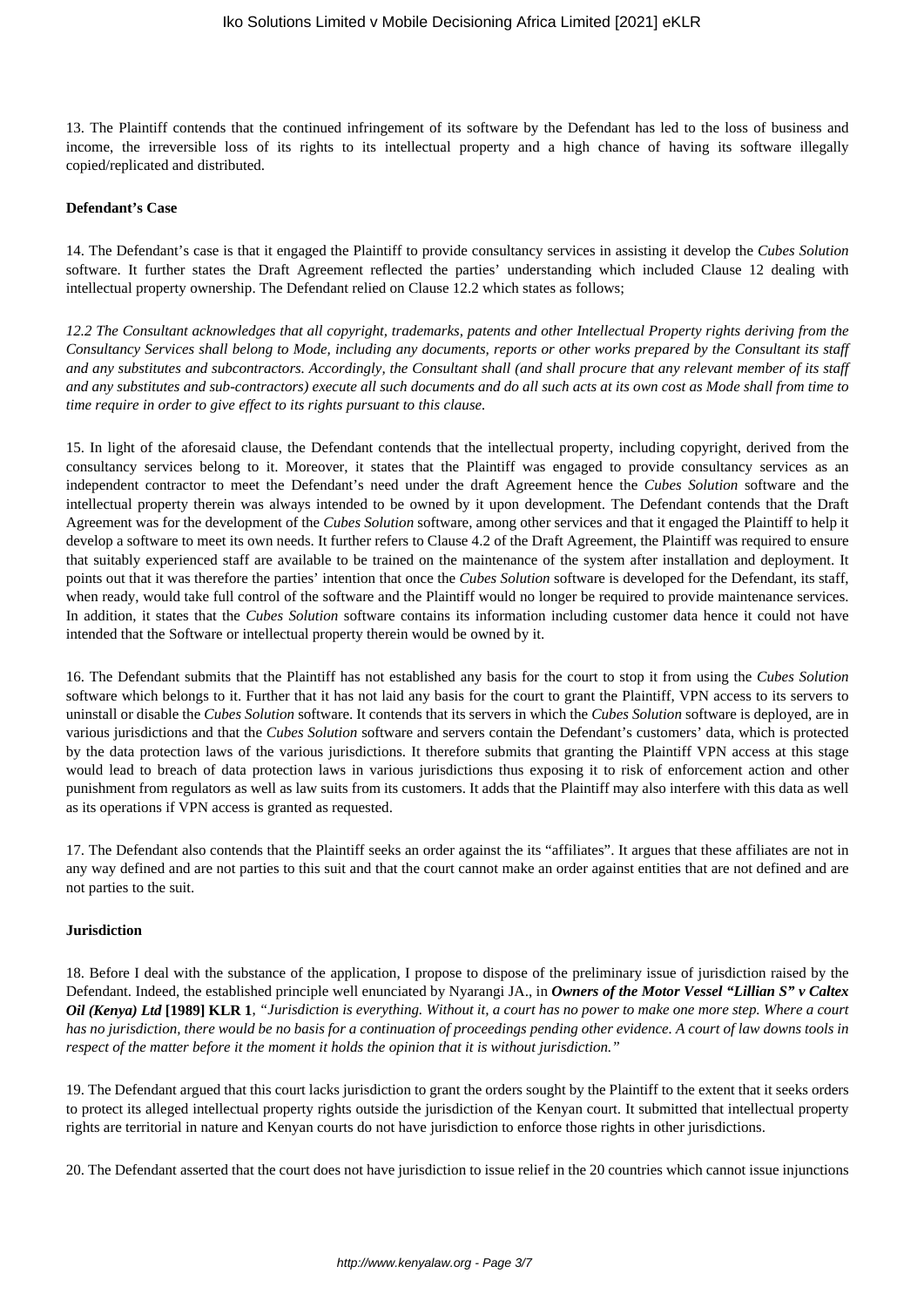to be executed in those countries and that it should not act in vain as it neither has the power nor capacity to enforce such orders in foreign jurisdictions.

21. In its submissions, the Plaintiff rebuffs the Defendant's arguments and contends that the court would not act in vain in issuing the orders. It states that the servers upon which the main deployment and management of all markets is undertaken are located at the Defendant's Kenyan offices, which serve as the company's worldwide headquarters. The subject matter is therefore squarely within this court's jurisdiction and any order for uninstallation of the software can be legally enforced in Kenya. It adds that uninstalling of the software from the Defendant's servers does not require physical action at all 21 markets as this can be undertaken remotely from the servers at the Kenyan headquarters, through the VPN access.

22. I do not hear the Defendant argue that the court lacks jurisdiction to hear the substance of the suit. As a matter of fact, and assuming that the Draft Agreement is applicable to the relationship between the parties, the parties intended that despite the contract being performed in various jurisdictions, the Law of Kenya would be the governing law. Further, both parties are incorporated and have their principal offices in Kenya and a substantial part of the agreement, as evidenced by the parties exchange of correspondence, was performed in Kenya.

23. What is in issue is whether the court has jurisdiction to issue an injunction. An injunction is an equitable remedy and it is well settled that an injunction is a remedy *in personam*. This means as long as the person is within the court's jurisdiction, the court can compel the person to do a thing or restrain that person from doing something (*Penn v Lord Baltimore* **27 ER 1132** and *Orr Ewing and Others v Orr Ewing's Trustees* **[1883] UKHL 911)**. In this case, the Defendant is within the court's jurisdiction and therefore subject to the court's orders. If it fails to obey such orders, it is liable for contempt and other enforcement action. This, of course, is a different issue from whether in fact the court will issue an injunction and it is to this issue I now turn.

#### **Whether the Court should grant an injunction**

24. In order to succeed in an application for an interlocutory injunction, the Plaintiff has to satisfy the conditions established in the case of *Giella v Cassman Brown* **[1973] EA 348** where the court held that a plaintiff must demonstrate that it has a prima facie case with a probability of success, demonstrate irreparable injury which cannot be compensated by an award of damages if a temporary injunction is not granted, and if the court is in doubt show that the balance of convenience is in its favour. In *Nguruman Limited v Jan Bone Nielsen and 2 Others* **NRB CA Civil Appeal No. 77 of 2012 [2014] eKLR**, the Court of Appeal added that the three conditions are to be applied as separate, distinct and logical hurdles which an applicant is expected to surmount sequentially.

25. As to what constitutes a prima facie case, the Court of Appeal in *Mrao Ltd v First American Bank of Kenya Limited and 2 Others* **[2003] eKLR** explained that it is, *"a case in which on the material presented to the Court, a tribunal properly directing itself will conclude that there exists a right which has apparently been infringed by the opposite party to call for an explanation or rebuttal from the latter."* The Plaintiff contends that it has a prima facie case on the basis that it is the owner of the *Cubes Solution* software.

26. As I pointed out earlier, the parties did not enter into a formal agreement. There was a Draft Agreement which dealt with the issues of intellectual property at Clause 12 as follows:

*12. 1 Any Intellectual Property Rights of the Consultant which are in existence at the date of this Contract and which are comprised in or necessary for or arising from the performance of the Consultancy Services owned by the Consultant shall remain in the ownership of the Consultant.*

*12.2 The Consultant acknowledges that all copyright, trademarks, patents and other Intellectual Property rights deriving from the Consultancy Services shall belong to Mode, including any documents, reports or other works prepared by the Consultant its staff and any substitutes and subcontractors. Accordingly, the Consultant shall (and shall procure that any relevant member of its staff and any substitutes and sub-contractors) execute all such documents and do all such acts at its own cost as Mode shall from time to time require in order to give effect to its rights pursuant to this clause.*

26. The fact of intellectual property was also alluded to in the Mutual Confidentiality and Non-Disclosure Agreement entered into and executed by both parties. Paragraphs 5 and 6, which are germane, provide as follows;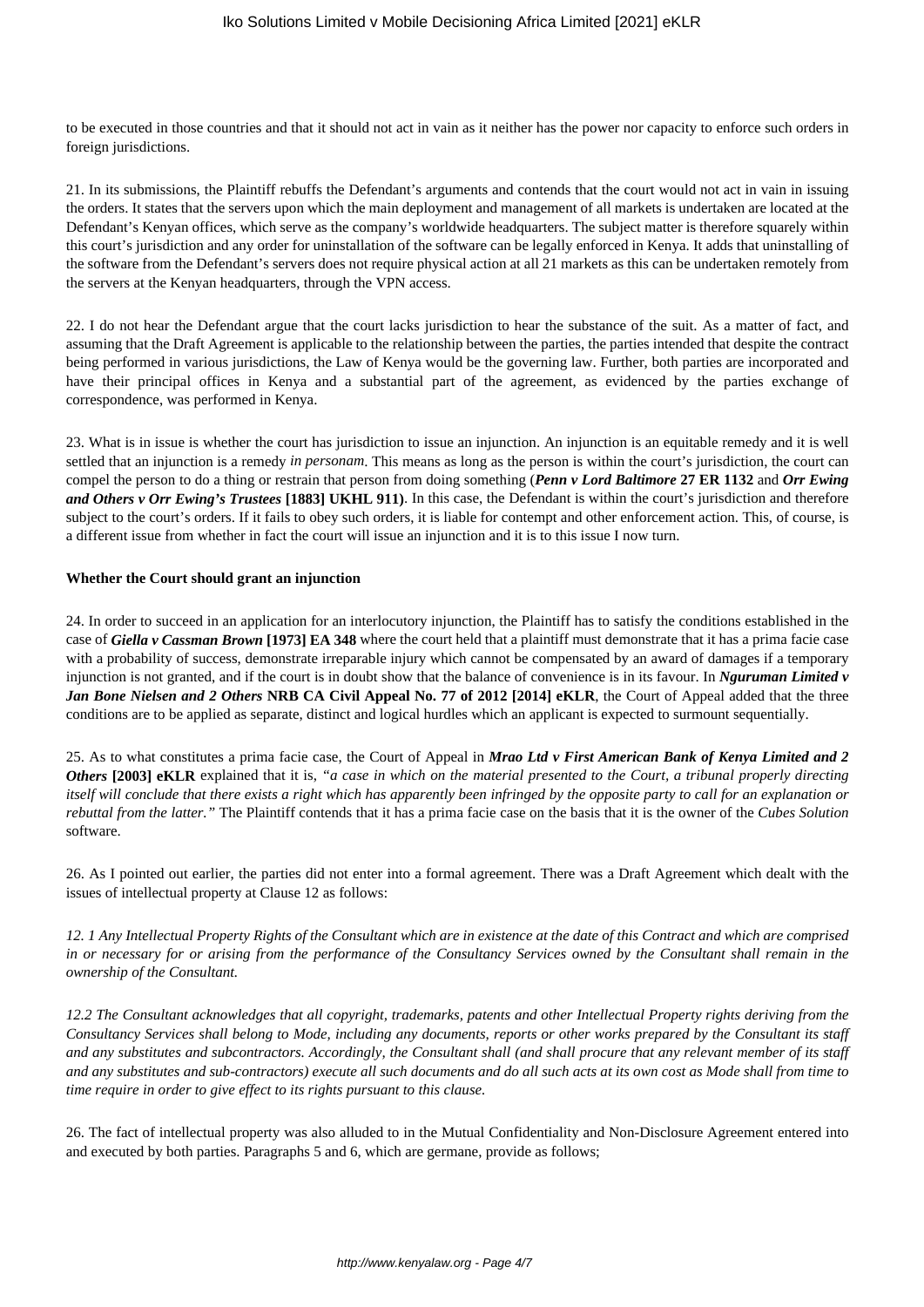*5. Confidential Information is and shall remain the sole property of the Discloser. Recipient acknowledges and agrees that nothing contained in this Agreement will be construed as granting any intellectual property rights to it.* 

*6. No party acquires any intellectual property rights under this agreement except the limited rights necessary to use the Confidential Information for the Purpose.* 

27. The Plaintiff argues that *Cubes Solution* software existed long before parties entered into the contract for provision of consultancy services in 2018. That it was created by the Plaintiff and in accordance with **section 22(5)** of the *Copyright Act, 2001*

*Rights protected by copyright shall accrue to the author automatically on affixation of a work subject to copyright in a material form, and non-registration of any copyright work or absence of either formalities shall not bar any claim from the author.*

28. The Plaintiff asserts that it is common ground that the parties herein entered into an agreement for the deployment and management of the software on the Defendant's servers, which the Plaintiff was contracted to perform. That there is no dispute that the Plaintiff developed the software and was paid, albeit not fully, license fees for the management of the software. Emails attached to the Plaintiff's Supporting and Further Affidavits show admission of debt on the part of the Defendant and which debt is not denied. What is also undisputed is that the arrangement/agreement between parties herein was terminated and that the Defendant, despite this termination, is still using the Plaintiff's software. That no consent for such use has been provided, which automatically raises the issue of infringement by the Defendant. Purely on this ground, the existence of a prima facie case with probability of success is automatically established*.*

29. It points out that the only issue raised by the Defendant, albeit late in the day, is the argument that the software actually belongs to the latter since it was developed during the period that the Plaintiff was hired by the Defendant. It is contended that the argument is a non-starter since no contract was executed for development of a software by the Plaintiff since it was only contracted to deploy and manage the software in various markets. That in the absence of tangible proof backing up the Defendant's averments, that the allegations are baseless.

30. The Defendant on the other hand argues that it is the owner of the intellectual property based on the terms of Clause 12.2 of the Draft Agreement. It argues that the Plaintiff was but a consultant called in to assist it and all the intellectual property derived from performance of the consultancy belongs to it.

31. I am aware that at this stage the court is not required to make conclusive findings of fact particularly where the terms of the parties' engagement were not captured in a single document but in series of transactions, activities and correspondence which need to be reconciled in order to ascertain the parties' intent. It is clear that though, from the Draft Agreement and the Non-disclosure and Confidentiality Agreement, that both sides acknowledged the existence of intellectual property before and after engagement.

32. What is decisive for this determination, in my view, is the intent of the Defendant in engaging in the Plaintiff. This intention is crystallized in the Memorandum dated 16<sup>th</sup> July 2018 from the Defendant's Head of IT to the Defendant Group CEO and CFO regarding, *"Reconciliation Architecture Redesign and Deployment Plan for Mode Markets."* After setting out the nature the problem experienced by the Defendant, Mr Waweru, the Defendant's Head of IT, introduced the Plaintiff and stated as follows:

*IKO Solutions Ltd is pleased to offer this IT Service Proposal for your review and approval. The solution detailed in the proposal has been created with your needs in mind and we are confident you'll find that it offers great value to your organization.*

*IKO Solutions Ltd has managed IT Services are designed to support upcoming companies by offering fully managed technology solutions at affordable cost. Our approach is to implement a lean, scalable solution with a proactive approach to problem solving that keeps your system operating at peak performance at >99% rate.*

*The Solution includes 24/7 offsite support. A member of our team will be available anytime 7 days a week to accept and address inbound support issues.* [Emphasis mine]

33. The Memorandum was signed off by the Defendant's management and formed the basis of the Plaintiff's engagement. Though the parties intended to execute a formal agreement, this did not come to be. What is clear though from the internal memorandum is that the Defendant intended to purchase a solution created by the Plaintiff with the Defendant's business in mind. The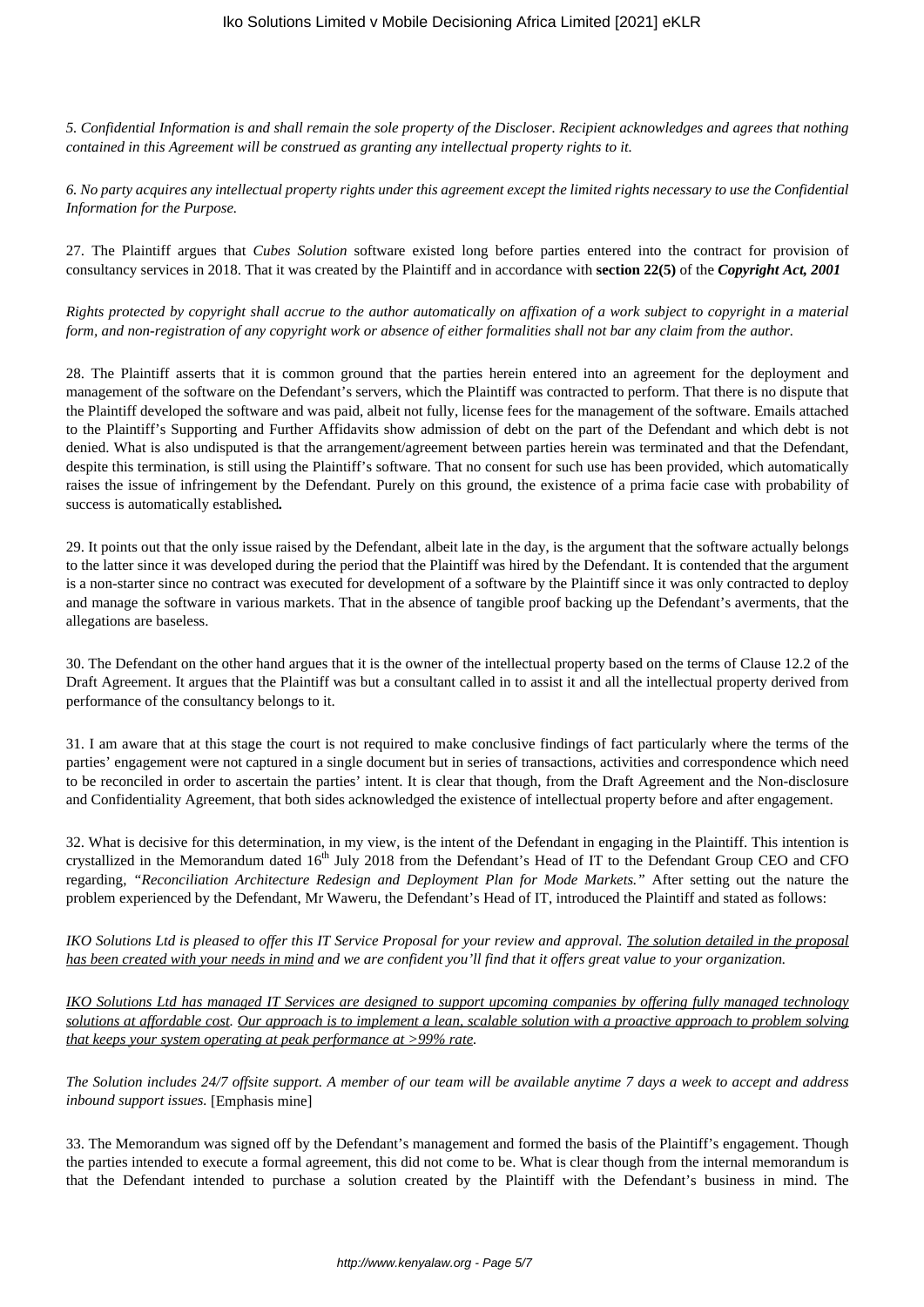Memorandum also acknowledges that the Plaintiff created a solution to meet the Defendant's requirements. Although the Defendant relies on Draft Agreement, I think its own Memorandum clarifies its intention in respect of the relationship it was entering into with the Plaintiff.

34. The position I have taken, is further fortified by an email dated, 13<sup>th</sup> February 2020, in which Charles Waweru on behalf of the Plaintiff re-emphasized its position to the Plaintiff and expressed its concern that the Defendant was developing its own software, in part, as follows;

*In 2018 MODE engaged Iko Solutions Ltd to provide recon solution and monthly support services. During this period MODE was experiencing Recon Issues in it's market. Iko Solutions deployed its Cubes Solutions and has been providing Recon sevices to MODE now DTOne ever since. In the engagement MODE was to provide the Hardware required and Iko Solution to provide the Recon Software to tackle the issue. The issues in the market have been tackled and sanity restored in the markets.* 

*----------------------*

*I would like to register my official concern in regards to this approach taken in developing a new RA tool. If DTOne is working on a new Recon Solution we are glad to assist but not to the level where we are being forced to give our source code without our consent. Ethically speaking you do not take what belongs to someone else by force and present it as your own and especially now that you are planning to replace cubes recon solution. I therefore would like your intervention in this matter before it escalates out of hand.*

*Note that we have not refused to assist but the approach being used is of concern*

35. In the response to the Plaintiff's assertion, the Defendant, in subsequent emails, did not at any time assert that it was entitled to the *Cubes Solution* software although it now asserts that it is entitled to copyright based on the Draft Agreement. The fact that the Defendant was in the process of developing its own software is a tacit admission that the *Cubes Solution* software belongs to the Plaintiff. On the basis of the material place before me, I find and hold that the Plaintiff has made out a prima facie case with a probability of success that it owns the *Cube Solutions* software.

36. Before I consider the other grounds for granting an interlocutory injunction, I note that the Plaintiff sought a mandatory injunction in prayer (iv) of the application. A reading of the prayer shows that it was intended to operate pending the hearing and determination of the application. I decline to issue the order since it is mandatory in nature and since the application is exhausted by delivery of this ruling, then the order cannot be granted as prayed. This therefore leaves prayer (iii) as the only one for consideration.

37. Having held that the Plaintiff has established a prima facie case with a probability of success, the next consideration is whether the Plaintiff will suffer irreparable harm which cannot be compensated by an award of damages. The Plaintiff submits that compensation by way of damages cannot be adequate reparations, as usage of the software without the Plaintiff's knowledge and consent may lead to third party liabilities being levelled against the Plaintiff. It further submits that the Defendant has been indebted to it for quite some time now and has been unable to pay hence its financial health is in doubt with the possibility of future damages not guaranteed as the company is currently unable to settle its admitted liabilities.

38. The Defendant submits that the Plaintiff has neither alleged nor demonstrated that if the injunctions sought are not granted then it would suffer loss that cannot be compensated by an award of damages. It submits that the Plaintiff has in the Plaint gone to great length to quantify the value of the *Cubes Solution* software and made monetary claims of USD 1160 per month for the usage of the *Cubes Solution* software by the Defendant. In its view therefore, the Plaintiff is capable of being fully compensated by an award of damages if it is successful in the suit.

39. There is clear correspondence between the parties that the Defendant owes the Plaintiff fees. The Plaintiff has claimed USD 264,770.00 which includes on account of monthly support fees which accrues from March 2020 and software support costs. The fact that the Plaintiff has claimed and quantified damages does not alone disentitle it to an injunction. The Plaintiff produced several emails from 2019 and 2020 which show that it demanded payment for services rendered. There is no evidence that this money has been paid to date. Further and having found, that the Plaintiff has established a prima facie case in respect of ownership of the software, it would be inequitable to allow the Defendant to continue benefiting from it without payment. Lastly and most important, the Plaintiff's case is that its software may be reverse engineered to the detriment of the Plaintiff.